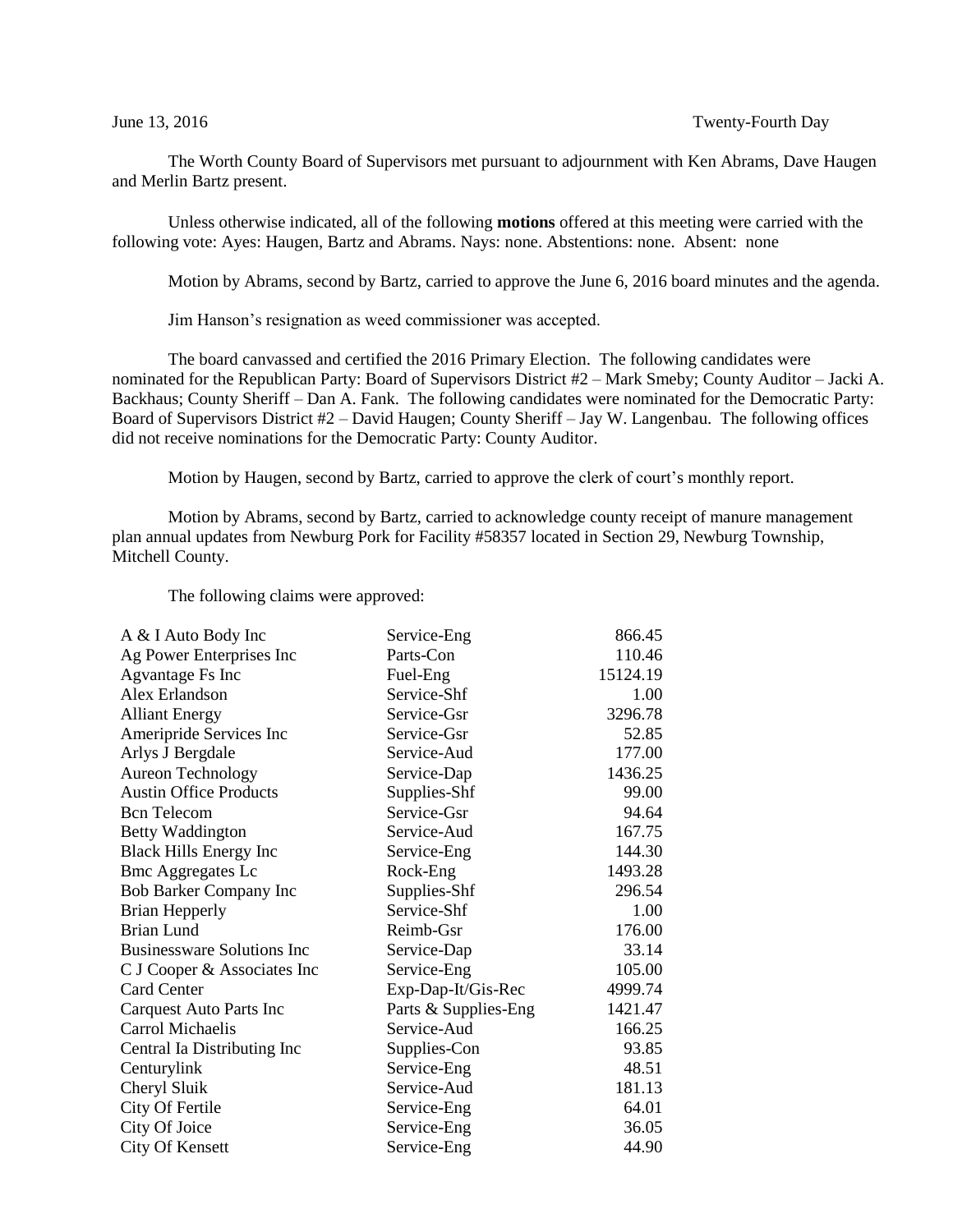| City Of Manly                                        | Service-Eng            | 42.54    |
|------------------------------------------------------|------------------------|----------|
| City Of Northwood                                    | Service-Gsr            | 360.42   |
| <b>Clarice Bartz</b>                                 | Service-Aud            | 182.25   |
| Codex Corporation                                    | Supplies-Shf           | 2175.00  |
| Culligan Of Mason City                               | Service-Gsr            | 164.00   |
| D & D Sales Inc                                      | Service-Shf            | 130.00   |
| Dan Block                                            | Supplies-Con           | 141.84   |
| Dana Young                                           | Service-Mex            | 100.00   |
| David Haugen                                         | Mileage-Sup            | 23.00    |
| Des Moines Stamp Mfg Co                              | Service-Shf            | 35.70    |
| Diamond Jo Casino Event Center                       | Edu-Shf                | 1000.00  |
| Dianne Cooper                                        | Service-Aud            | 182.00   |
| Dick's Place Body & Tow                              | Service-Shf            | 156.75   |
| Edgar Drainage & Excavating                          | Dd 40 Tile Repair      | 406.80   |
| <b>Eilertson Repair</b>                              | Service-Con            | 2344.01  |
| <b>Electronic Engineering</b>                        | Service-Ema            | 2347.73  |
| <b>Emmons Fire Dept</b>                              | Reimb-E911             | 1000.00  |
| Falkstone Llc                                        | Service-Eng            | 375.26   |
| <b>Fallgatter's Market</b>                           | Supplies-Shf           | 823.34   |
| <b>Fastenal Company</b>                              | Supplies-Eng           | 537.73   |
| <b>Fertile Pronto</b>                                | Fuel-Eng               | 60.83    |
|                                                      | Supplies-Eng           | 20.99    |
| <b>Five Star Cooperative</b><br><b>Frances Olson</b> | Service-Aud            | 11.50    |
| Genie Foss                                           | Service-Aud            | 166.25   |
|                                                      |                        |          |
| <b>Grafton Fire Department</b>                       | Grant-Ems              | 575.00   |
| Green Canopy Inc                                     | Service-Con            | 195.00   |
| Greve Law Office                                     | Exp-Aty                | 121.00   |
| <b>Healthworks</b>                                   | Service-Eng            | 180.00   |
| <b>Heartland Power Coop</b>                          | Service-Wwt            | 2273.88  |
| Henry M. Adkins & Son Inc.                           | Service-Aud            | 5921.39  |
| Huber Supply Co Inc                                  | Service-Eng            | 257.00   |
| Ia Law Enforcement Academy                           | Edu-Shf                | 160.00   |
| Ia Prison Industries                                 | Supplies-Eng           | 2639.80  |
| Ia Secretary Of State                                | Service-Aud            | 30.00    |
| <b>Iaccyso</b>                                       | Dues-Vaf               | 50.00    |
| Imwca                                                | Wk Comp Prem 16/17-Ins | 13526.00 |
| Iowa Transit, Inc.                                   | Supplies-Eng           | 201.93   |
| Isaca                                                | Dues-Aud               | 225.00   |
| J & J Machining Welding & Fabr                       | Supplies-Eng           | 659.61   |
| Jacob Hanson                                         | Reimb-Trs              | 274.00   |
| Jane Ohden                                           | Service-Aud            | 188.75   |
| Janelle Johnson                                      | Service-Aud            | 189.50   |
| Janet Fellin                                         | Service-Aud            | 166.25   |
| Jason Schmidt                                        | Service-Shf            | 1.00     |
| Jean Fitzl                                           | Service-Aud            | 171.25   |
| Joel Rohne                                           | Mileage-It/Gis         | 273.00   |
| Joe's Collision & Performance                        | Service-Shf            | 193.87   |
| John Wonsmos                                         | Service-Aud            | 184.25   |
| Joice Fire Dept                                      | Grant-Ems              | 65.00    |
| Jolene Hickle                                        | Mileage Reimb-Rec      | 131.00   |
| Judith Trenhaile                                     | Service-Aud            | 186.25   |
| <b>Judy Wonsmos</b>                                  | Service-Aud            | 166.25   |
| Karen Abrahams                                       | Service-Aud            | 175.75   |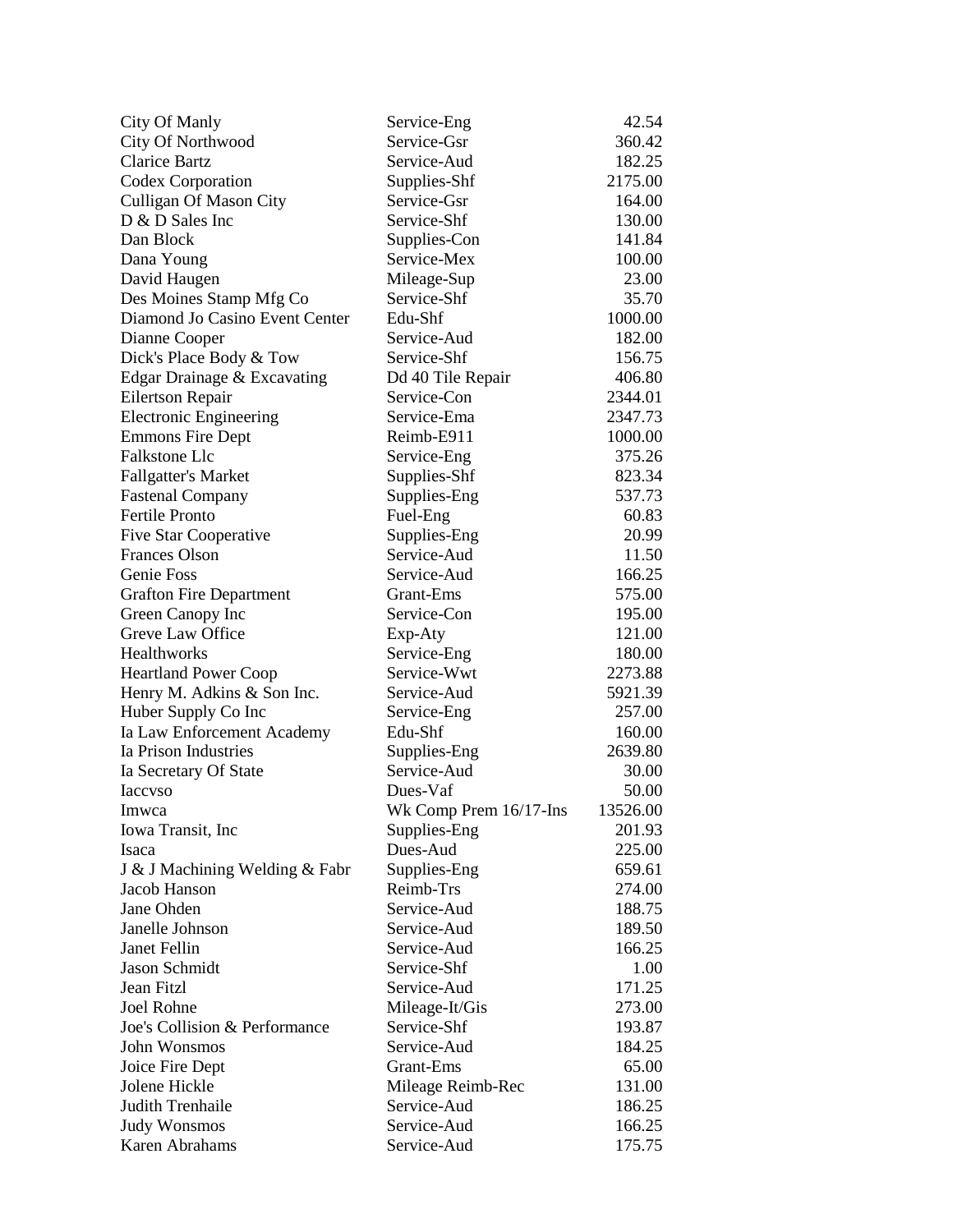| Katherine Jaspers                   | Service-Aud              | 9.50      |
|-------------------------------------|--------------------------|-----------|
| Kathryn Brodersen                   | Service-Aud              | 185.63    |
| Kensett Fire Department             | Grant-Ems                | 1372.00   |
| K-Log, Inc                          | Equip-Vaf                | 5698.40   |
| <b>Knudtson Automotive Service</b>  | Service-Shf              | 757.69    |
| L R Falk Const Co                   | Rock-Eng                 | 2361.15   |
| <b>Lawson Products Inc</b>          | Supplies-Con             | 489.98    |
| Lexisnexis                          | Service-Aty              | 147.00    |
| Liberty Tire Recycling Llc          | Service-Sdp              | 813.96    |
| Lois Low                            | Service-Aud              | 193.25    |
| Lynn Davis                          | Reimb-Con                | 150.00    |
| Mandy Meierotto                     | Service-Aud              | 194.75    |
| Manly Junction Signal               | Service-Aud⋑             | 1072.31   |
| Marco Technologies Llc              | Service-Asr              | 294.13    |
| Marilyn Bang                        | Service-Aud              | 174.75    |
| Marilyn Holt                        | Service-Aud              | 166.25    |
| Mark's Tractor Inc                  | Parts-Eng                | 525.99    |
| Martin Marietta Materials Inc       | Rock-Eng                 | 9165.66   |
| Mary Baker                          | Service-Aud              | 188.00    |
| Mason City Fire And Rescue          | Service-Mex              | 500.00    |
| <b>Mason City Glass Service</b>     | Service-Project          | 2347.00   |
| Mediacom                            | Service-Gsr              | 1593.01   |
| Medline Industries Inc.             | Supplies-Phd             | 348.57    |
| Melissa Hoch                        | Service-Shf              | 1.00      |
| Menards Inc                         | Supplies-Ema             | 99.99     |
| Mercy Medical Center-North Ia       | Service-Mex              | 2527.83   |
| Merlin Bartz                        | Reimb-Sup                | 1107.50   |
| Mid Country Machinery, Inc          | Parts-Eng                | 140.40    |
| Mike Lau                            | Service-Con              | 375.00    |
| New Heaven Chemcals Iowa Llc        |                          | 30000.00  |
|                                     | Grant-Ndp<br>Service-Mha | 325.00    |
| <b>Next Generation Technologies</b> |                          |           |
| Niacc                               | Edu-Shf                  | 54.00     |
| Niacog                              | Service-Tra              | 200.43    |
| Nick Bailey                         | Service-Shf              | 1.00      |
| North Woods Cabinetry Inc           | Project-Cap&Vaf          | 3800.00   |
| Northwood Anchor Inc                | Service-Aud              | 1283.25   |
| Northwood Electric Inc              | Service-Gsr              | 46.20     |
| Northwood Fire Department           | Grant-Ems                | 3988.00   |
| Northwood Sanitation Llc            | Service-Gsr              | 181.50    |
| Northwood True Value                | Parts & Supplies-Eng     | 991.17    |
| <b>Olson Trading Post Inc</b>       | Supplies-Con             | 175.67    |
| Pathology Assoc Of Mason City       | Service-Mex              | 500.00    |
| Penny Miller                        | Service-Aud              | 192.75    |
| Peterson Contractors Inc            | Project-Eng              | 206930.10 |
| <b>Plymouth Area Fire Assoc</b>     | Reimb-E911               | 1000.00   |
| <b>Premier Cleaners</b>             | Service-Shf              | 69.01     |
| Printing Services Inc               | Supplies-Eng             | 191.69    |
| <b>Ram Systems</b>                  | Service-Phd              | 695.00    |
| Reinhart Food Service Llc           | Supplies-Shf             | 289.12    |
| Reliance Telephone Inc              | Supplies-Shf             | 600.00    |
| Renee Hartman                       | Service-Aud              | 166.25    |
| Reta Ulve                           | Service-Aud              | 177.00    |
| Richard & Jeanette Aarback          | Rent-Shf                 | 200.00    |